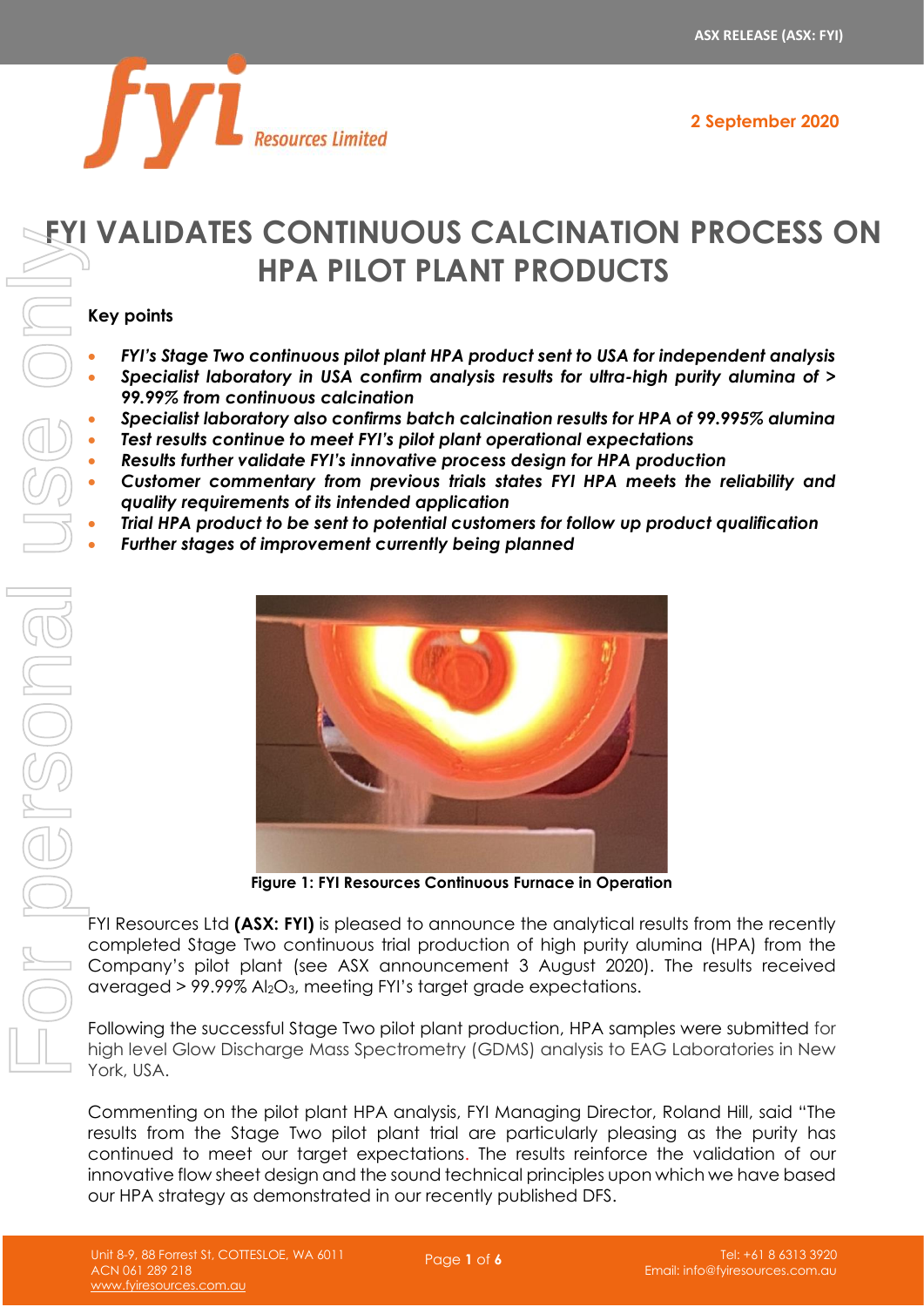

We are now freighting requested parcels of our HPA to selected potential customers for continued qualification. We look forward to working closely with the various groups through their individual assessment process".

#### **Next Steps**

The Stage Two trial product, having now passed FYI's internal quality control and quality assurance testing, will be packaged up to the various potential customer requested requirements and forwarded to them for further in-depth qualification.

Approximately half of the material will be retained by FYI for supplementary finishing work which was specifically requested by certain prospective customers. FYI will complete this work prior to forwarding to these parties. This additional work is viewed as "value-add" to the customers which will facilitate a more effective qualification pathway.

#### **Further Process Improvements**

Based upon the learnings from this recent continuous calcination run, further stages of improvement are being planned to potentially improve upon the excellent results achieved to date.

| continued qualification. We look forward to working closely with the variou<br>their individual assessment process".                                                                                                                                                                                             |                |                             |                                              |  |
|------------------------------------------------------------------------------------------------------------------------------------------------------------------------------------------------------------------------------------------------------------------------------------------------------------------|----------------|-----------------------------|----------------------------------------------|--|
| <b>Next Steps</b>                                                                                                                                                                                                                                                                                                |                |                             |                                              |  |
| The Stage Two trial product, having now passed FYI's internal quality co<br>assurance testing, will be packaged up to the various potential cust<br>requirements and forwarded to them for further in-depth qualification.                                                                                       |                |                             |                                              |  |
| Approximately half of the material will be retained by FYI for supplement<br>which was specifically requested by certain prospective customers. FYI<br>work prior to forwarding to these parties. This additional work is viewed c<br>the customers which will facilitate a more effective qualification pathway |                |                             |                                              |  |
| <b>Further Process Improvements</b><br>Based upon the learnings from this recent continuous calcination run,<br>improvement are being planned to potentially improve upon the excellen<br>to date.                                                                                                               |                |                             |                                              |  |
| Independent EAG laboratories GDMS results are shown in the tabl                                                                                                                                                                                                                                                  |                |                             |                                              |  |
|                                                                                                                                                                                                                                                                                                                  |                |                             |                                              |  |
|                                                                                                                                                                                                                                                                                                                  |                | <b>GDMS</b><br><b>Batch</b> | <b>GDMS</b><br><b>Continuous</b><br>(kinetic |  |
|                                                                                                                                                                                                                                                                                                                  | Sample<br>#    | $Al_2O_3\%$                 | samples)<br>$Al_2O_3\%$                      |  |
|                                                                                                                                                                                                                                                                                                                  | 1              | 99.995                      | 99.988                                       |  |
|                                                                                                                                                                                                                                                                                                                  | $\mathbf 2$    | 99.997                      | 99.989                                       |  |
|                                                                                                                                                                                                                                                                                                                  | 3              | 99.994                      | 99.989                                       |  |
|                                                                                                                                                                                                                                                                                                                  | $\overline{4}$ | 99.993                      | 99.991                                       |  |
|                                                                                                                                                                                                                                                                                                                  | 5              |                             | 99.991                                       |  |
|                                                                                                                                                                                                                                                                                                                  | 6              |                             | 99.992                                       |  |
|                                                                                                                                                                                                                                                                                                                  | 7              |                             | 99.992                                       |  |
|                                                                                                                                                                                                                                                                                                                  | 8              |                             | 99.991                                       |  |
|                                                                                                                                                                                                                                                                                                                  | 9              |                             | 99.991                                       |  |
|                                                                                                                                                                                                                                                                                                                  | 10             |                             | 99.988                                       |  |
|                                                                                                                                                                                                                                                                                                                  | Average        | 99.995                      | 99.990                                       |  |
| <b>HPA Product Qualification</b>                                                                                                                                                                                                                                                                                 |                |                             |                                              |  |

#### **Independent EAG laboratories GDMS results are shown in the table below:**

#### **HPA Product Qualification**

Product qualification is the process in which end users assess the performance, quality, purity and over-all suitability of our HPA to evaluate if the product meets certain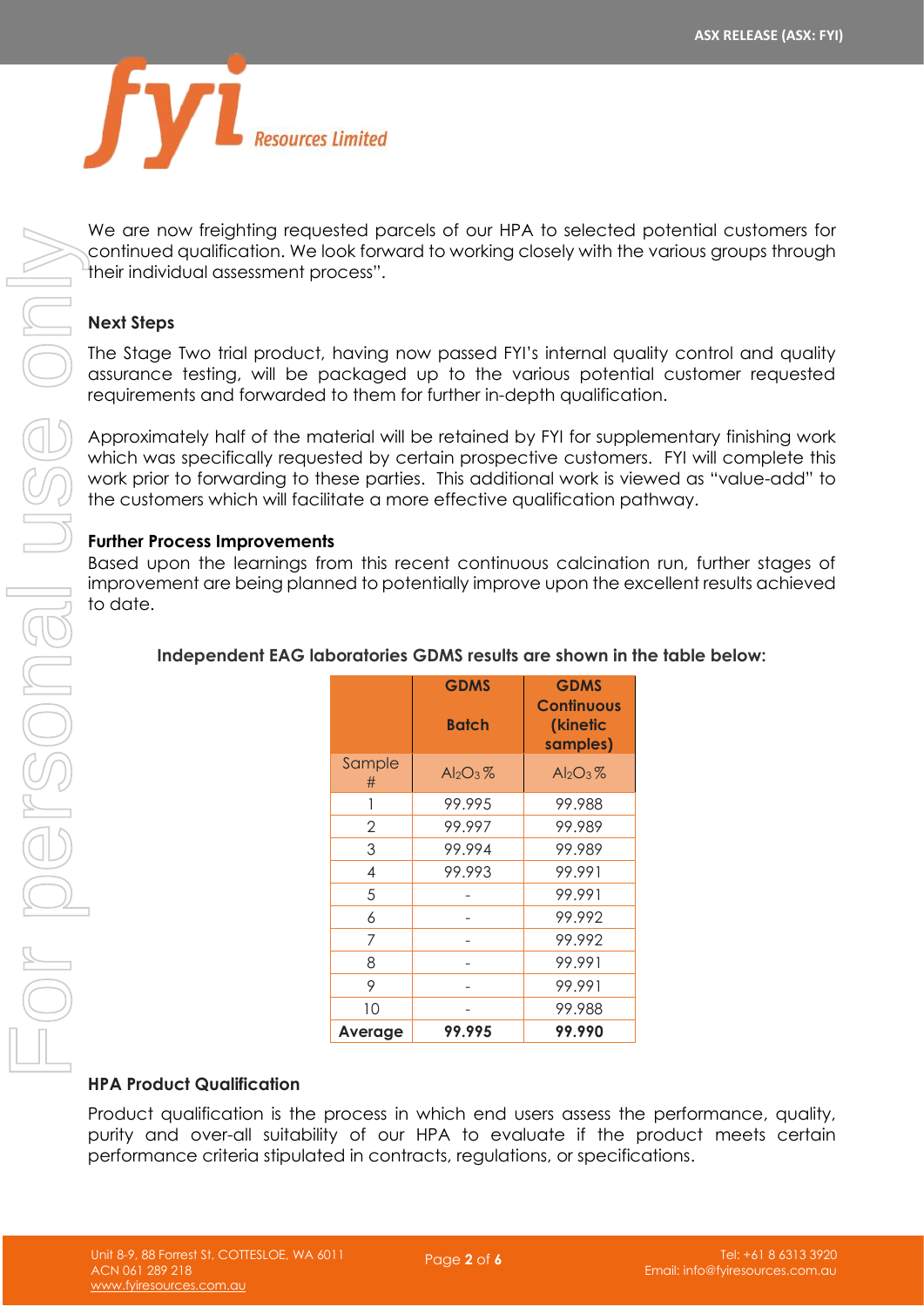

The commentary received from potential customers regarding FYI's Stage One HPA trial production is that our material was very well accepted, exceeding the quality and purity requirements for the applications for which it was assessed. FYI is delivering sample product to potential customers specialising in several industries that utilise HPA – but are focusing on the sapphire glass, LED and electric vehicle (EV) battery segments.

Authorised for release by Managing Director, Roland Hill.

#### **For more information please contact:**

**Roland Hill** Managing Director Tel: +61 414 666 178 [roland.hill@fyiresources.com.au](mailto:roland.hill@fyiresources.com.au)

**Simon Hinsley** Investor & Media Relations Tel: 0401 809 653 [simon@nwrcommunications.com.au](mailto:simon@nwrcommunications.com.au)

#### **About FYI Resources Limited**

FYI is developing a long life, fully integrated, high quality, high purity alumina (HPA) production project for both general and traditional consumer markets. FYI's corporate objective is to position itself to be a significant producer of HPA within these rapidly developing markets which include applications in LED, electric vehicle batteries, smartphone and television screen as well as other associated high-tech product markets.

On the basis of its recently released DFS and the robust economic business case for production of HPA, FYI's Cadoux project, 220kms north-east of Perth in Western Australia, entails controlled production of a 100%-owned feedstock source, mined on a schedule to match supply requirements of a proposed refinery at Kwinana, south of Perth. FYI's ability to control the fully integrated process should ensure product quality, consistency and provenance – an increasingly important product selection criteria for customers who rely on knowing the origins and record of ownership in a product's supply chain.

The foundation of FYI's HPA strategy is the innovative and integrated processing flowsheet utilising moderate temperature and atmospheric pressure technologies. These factors combine resulting in world class HPA project potential.

#### **Competent Persons Statements**

#### **Metallurgy**

The information in this report that relates to metallurgy and metallurgical test work is based on information reviewed and compiled by Mr Daryl Evans, a Competent Person who is a Fellow of the Australian Institute of Mining and Metallurgy (AusIMM). Mr Evans is an employee of Independent Metallurgical Operations Pty Ltd, and is a contractor to FYI. Mr Evans has sufficient experience that is relevant to this style of processing and type of deposit under consideration, and to the activity that he has undertaken to qualify as a Competent Person as defined in the 2012 Edition of the "Australasian Code for the Reporting of Exploration Results, Mineral Resources and Ore Reserves". Announcements in respect to previous metallurgical results are available to view on the Company's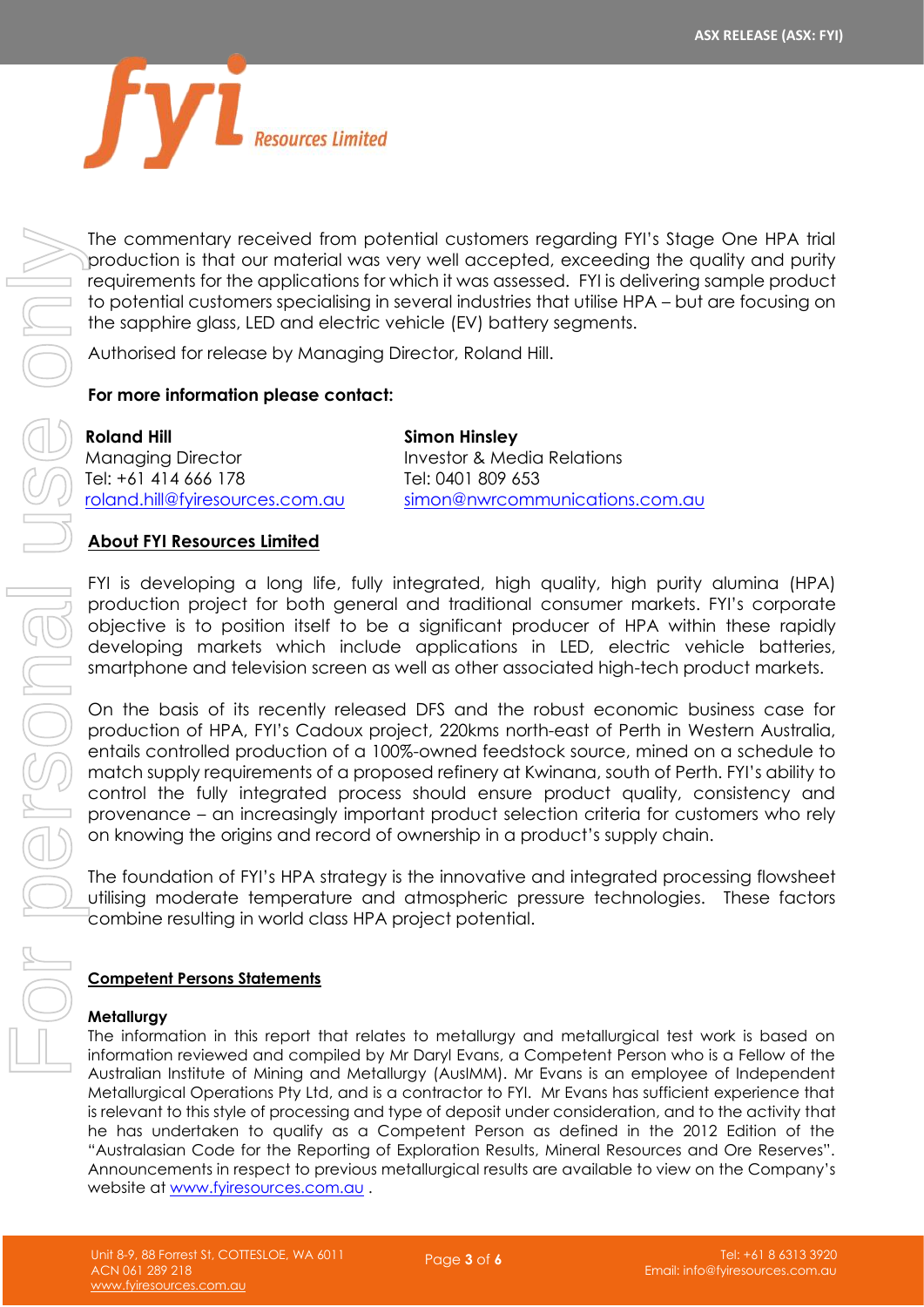

# **JORC Code, 2012 Edition – Table 1**

### **Section 1 Sampling Techniques and Data**

| Criteria                                             | Commentary                                                                                                                                                                                                                                                                                                                                                                                                                                                                                                                                                                                                                                                                                                                                                                                                                                                                                                                                                                                                                                                                                                                                                                                                                                                                                                                                                                                                                                                                                                                                                                                                                                                                                                                                        |
|------------------------------------------------------|---------------------------------------------------------------------------------------------------------------------------------------------------------------------------------------------------------------------------------------------------------------------------------------------------------------------------------------------------------------------------------------------------------------------------------------------------------------------------------------------------------------------------------------------------------------------------------------------------------------------------------------------------------------------------------------------------------------------------------------------------------------------------------------------------------------------------------------------------------------------------------------------------------------------------------------------------------------------------------------------------------------------------------------------------------------------------------------------------------------------------------------------------------------------------------------------------------------------------------------------------------------------------------------------------------------------------------------------------------------------------------------------------------------------------------------------------------------------------------------------------------------------------------------------------------------------------------------------------------------------------------------------------------------------------------------------------------------------------------------------------|
| <b>Sampling techniques</b>                           | Drilling sampling was previously reported (ASX: 9.7.2018).                                                                                                                                                                                                                                                                                                                                                                                                                                                                                                                                                                                                                                                                                                                                                                                                                                                                                                                                                                                                                                                                                                                                                                                                                                                                                                                                                                                                                                                                                                                                                                                                                                                                                        |
|                                                      | Metallurgical test work applied to the recovered drilling samples is intended to<br>determine aluminium leach and precipitation characteristics of the kaolin. Sample<br>preparation and metallurgical test work was performed by Independent Metallurgical<br>Operations Pty Ltd (IMO) in Perth, Western Australia.                                                                                                                                                                                                                                                                                                                                                                                                                                                                                                                                                                                                                                                                                                                                                                                                                                                                                                                                                                                                                                                                                                                                                                                                                                                                                                                                                                                                                              |
| <b>Drilling techniques</b>                           | Previously reported (ASX: 9.7.2018).                                                                                                                                                                                                                                                                                                                                                                                                                                                                                                                                                                                                                                                                                                                                                                                                                                                                                                                                                                                                                                                                                                                                                                                                                                                                                                                                                                                                                                                                                                                                                                                                                                                                                                              |
| <b>Drill sample recovery</b>                         | Previously reported (ASX: 9.7.2018).                                                                                                                                                                                                                                                                                                                                                                                                                                                                                                                                                                                                                                                                                                                                                                                                                                                                                                                                                                                                                                                                                                                                                                                                                                                                                                                                                                                                                                                                                                                                                                                                                                                                                                              |
| Logging                                              | Previously reported (ASX: 9.7.2018).                                                                                                                                                                                                                                                                                                                                                                                                                                                                                                                                                                                                                                                                                                                                                                                                                                                                                                                                                                                                                                                                                                                                                                                                                                                                                                                                                                                                                                                                                                                                                                                                                                                                                                              |
| Sub-sampling<br>techniques and<br>sample preparation | Drilling sampling was previously reported (ASX: 13.3.2019).<br>The sampling techniques for the metallurgical test work was in line with industry<br>standards in determining composite samples representative of the resource. This<br>included drying and splitting of individual samples and then compositing into<br>representative samples.<br>The sampling procedures were under the control of qualified and experienced IMO<br>employees and considered adequate for the intended metallurgical test work.<br>Master composite samples were prepared representing the Cadoux resource with<br>alumina feed grades ranging from 21.5% to 21.2% but with variable deleterious materials<br>to test the upper limits of the flowsheet design.<br>The composites underwent a stage of attritioning with the products screened to<br>generate fine and coarse size fractions.<br>The fine attritioned product underwent one stage of calcination to convert kaolin clay<br>to metakaolin. The calcined product was leached with hydrochloric acid at<br>temperature.<br>The leach liquor underwent a series of precipitation stages, involving hydrogen chloride<br>gas being sparged through the leach liquor allowing the precipitation of solid aluminium<br>chloride.<br>Conversion of the final solid aluminium chloride to alumina involved a two-stage<br>calcination process with the final product achieving ranges from 99.9971% to 99.9981 %<br>Al <sub>2</sub> O <sub>3</sub> purity.<br>Sizes and representative nature of the samples is considered appropriate.<br>All procedural work and preparation was conducted under strict controls and<br>supervision. All testwork was conducted under test conditions by qualified and |
|                                                      | experienced technicians and overseen by qualified managers including Mr Alex Borger<br>and Mr Daryl Evans (Independent Metallurgical Operations Competent Person).                                                                                                                                                                                                                                                                                                                                                                                                                                                                                                                                                                                                                                                                                                                                                                                                                                                                                                                                                                                                                                                                                                                                                                                                                                                                                                                                                                                                                                                                                                                                                                                |
| Quality of assay data<br>and laboratory tests        | Analysis for the leach test work was deemed appropriate for the detailed test work as it<br>was undertaken in laboratory environment with precision equipment and included<br>worldwide accepted controls.                                                                                                                                                                                                                                                                                                                                                                                                                                                                                                                                                                                                                                                                                                                                                                                                                                                                                                                                                                                                                                                                                                                                                                                                                                                                                                                                                                                                                                                                                                                                        |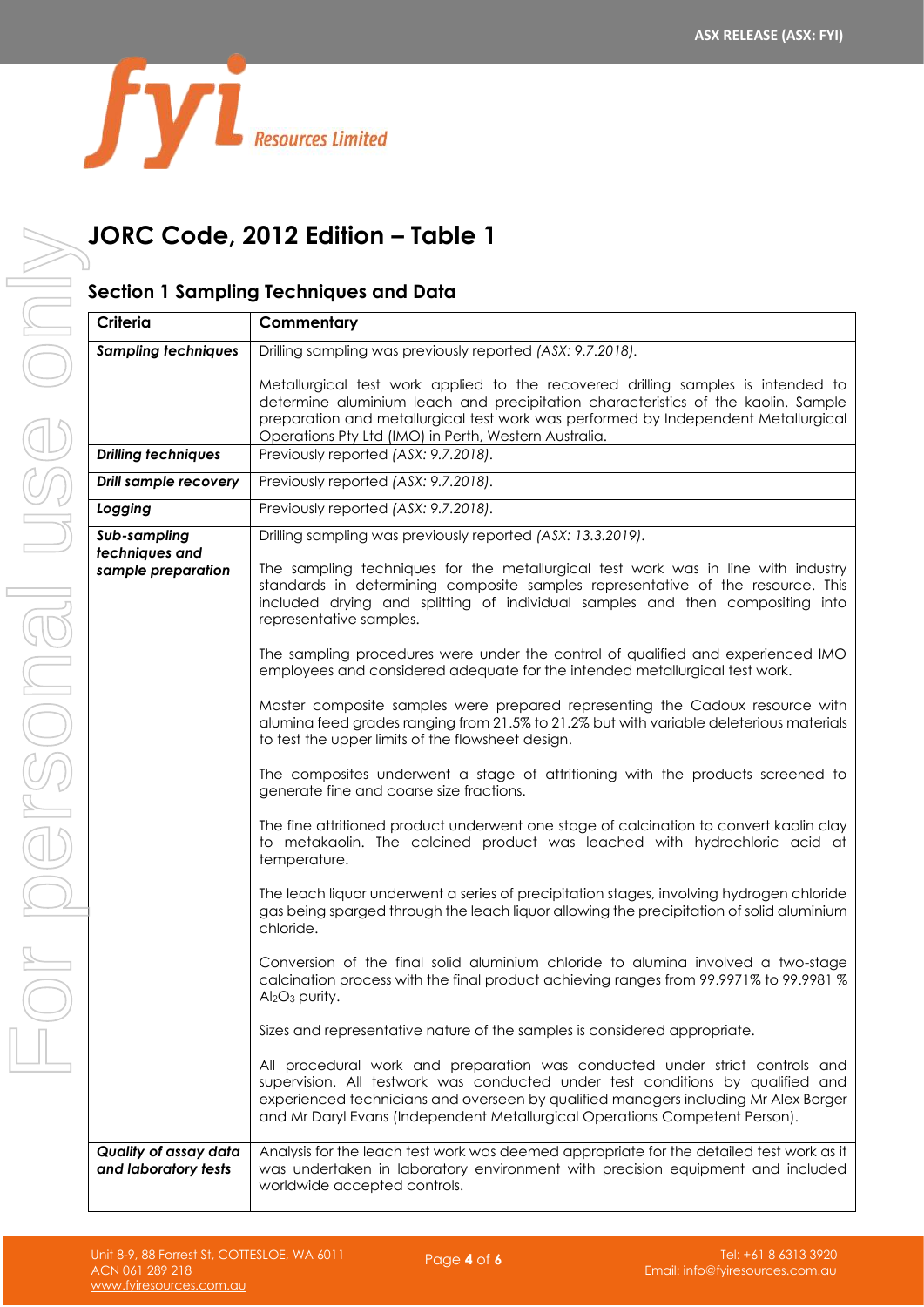

| Criteria                                                      | Commentary                                                                                                                                                                            |
|---------------------------------------------------------------|---------------------------------------------------------------------------------------------------------------------------------------------------------------------------------------|
|                                                               | Metallurgical reviews and testwork has been overseen and approved by Mr Alex Borger<br>- Metallurgical Project Manager and Metallurgical Competent Person - Mr Daryl Evans.           |
| Verification of<br>sampling and<br>assaying                   | The metallurgical test work was supervised by suitably qualified personnel under<br>laboratory conditions.                                                                            |
|                                                               | Primary data is captured on paper in the laboratory and then re-entered into<br>spreadsheet format by the supervising metallurgist, to then be loaded into the<br>company's database. |
|                                                               | No adjustments are made to any assay data.                                                                                                                                            |
| Location of data<br>points                                    | All samples used in the metallurgical test work have been accurately recorded by the<br>laboratory technician and checked by the supervising metallurgist.                            |
| Data spacing and<br>distribution                              | Industry standard sample distribution and source material representation methodology<br>has been applied.                                                                             |
| Orientation of data in<br>relation to geological<br>structure | Industry standard sample distribution and source material representation methodology<br>has been applied. The risk of sample bias is considered to be low.                            |
| <b>Sample security</b>                                        | All samples were under supervision at the laboratory. All residual sample material is<br>stored securely in sealed bags.                                                              |
| <b>Audits or reviews</b>                                      | Mr Evans has reviewed QAQC results and found these to be acceptable.                                                                                                                  |

## **Section 2 Reporting of Exploration Results**

| Criteria                                             | Commentary                                                                                                                                                                                                                                                                                                                                                                                                                                                                                                                                                                                                                                                                                                                                                                                                                                                                                                                                                                                                                                                                                                                                                                                                                                                                                                                                                                                                                                                                                                                                                                                                               |
|------------------------------------------------------|--------------------------------------------------------------------------------------------------------------------------------------------------------------------------------------------------------------------------------------------------------------------------------------------------------------------------------------------------------------------------------------------------------------------------------------------------------------------------------------------------------------------------------------------------------------------------------------------------------------------------------------------------------------------------------------------------------------------------------------------------------------------------------------------------------------------------------------------------------------------------------------------------------------------------------------------------------------------------------------------------------------------------------------------------------------------------------------------------------------------------------------------------------------------------------------------------------------------------------------------------------------------------------------------------------------------------------------------------------------------------------------------------------------------------------------------------------------------------------------------------------------------------------------------------------------------------------------------------------------------------|
| <b>Mineral tenement</b><br>and land tenure<br>status | Previously reported (ASX: 9.7.2018).                                                                                                                                                                                                                                                                                                                                                                                                                                                                                                                                                                                                                                                                                                                                                                                                                                                                                                                                                                                                                                                                                                                                                                                                                                                                                                                                                                                                                                                                                                                                                                                     |
| <b>Exploration done</b><br>by other parties          | Previously reported (ASX: 9.7.2018).                                                                                                                                                                                                                                                                                                                                                                                                                                                                                                                                                                                                                                                                                                                                                                                                                                                                                                                                                                                                                                                                                                                                                                                                                                                                                                                                                                                                                                                                                                                                                                                     |
| Geology                                              | The project area is underlain by weathered granitoid Archaean rock of the Yilgarn<br>Granites is the likely parent material for the kaolin. Here, deep weathering of the<br>feldspathic and ferromagnesian minerals within the metamorphosed granitic has resulted<br>in the formation of kaolinite. There is no outcrop but recognizable granitoidal fragmental<br>rocks are sometimes present just below surface. The crust of the overburden comprises<br>gravel and sands over reddish to off white clay. White kaolin underlies the overburden<br>followed by weathered, partial oxidised and then fresh ganitoids at depth. The recent<br>drilling at the property has revealed a weathering profile which is very common in Western<br>Australia with the granitoid rocks, deeply weathered forming a leached, kaolinized zone<br>under a lateritic crust. Analysis at the Laboratory shows particle size distributions are typical<br>of "primary style" kaolins produced from weathered granites. The crust of overburden<br>comprises gravel and sands over reddish to off-white clay to an average depth of 5m.<br>White kaolin then averages approximately 16 m before orange to yellow sandy and<br>mottled clays are intersected which are followed by recognizable rounded granitoid<br>material. The thickness of the kaolin profile varies from less than 1m to a maximum of 28m.<br>Fresh granitoids are found at depths of between 10 and 30m. All kaolin resources are<br>within 4 to 11 metres of the surface. All holes are drilled vertically. Intersected kaolin<br>thickness ranges from 4-28m. |
| <b>Drill hole</b><br><b>Information</b>              | Sample and drill hole coordinates are provided in market announcements.                                                                                                                                                                                                                                                                                                                                                                                                                                                                                                                                                                                                                                                                                                                                                                                                                                                                                                                                                                                                                                                                                                                                                                                                                                                                                                                                                                                                                                                                                                                                                  |